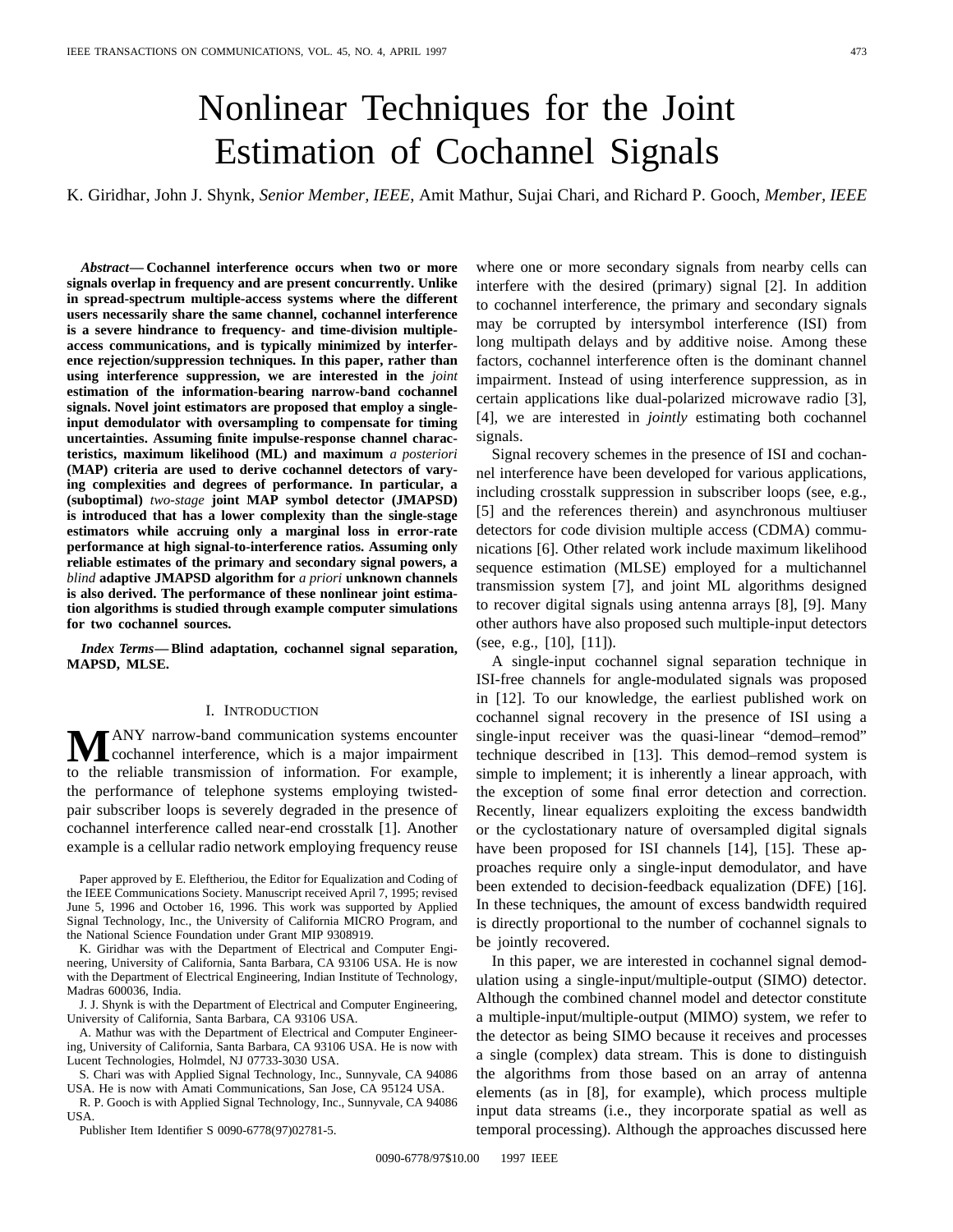may be extended to multiple cochannel sources, we consider a communication system model with one secondary data stream to be jointly recovered along with the primary data stream.

We propose a single-input receiver with oversampling where the sampling rate is chosen to provide sufficient insensitivity to asynchronous sampling, but is otherwise independent of the actual number of cochannel data streams to be recovered. We describe a technique based on MLSE using the Viterbi algorithm (VA) [17], and propose a MAP symbol detection (MAPSD) algorithm [18] based on a Bayesian recursion. Since the cochannel data symbols are jointly recovered, we refer to the corresponding algorithms as joint MLSE (JMLSE) and joint MAPSD (JMAPSD) [19], [20].

JMLSE and the closely related JMAPSD are optimal techniques that can be expected to yield an improved bit-error rate (BER) performance compared to the linear/DFE approaches in [14]–[16]. It is possible to implement the JMAPSD algorithm using a suboptimal *two-stage* configuration (employing a secondary feedback mechanism reminiscent of the demod–remod structure in [13]) to substantially reduce the computational complexity. This feedback also greatly enhances the BER performance for low power separation between the data streams, i.e., low signal-to-interference ratios (SIR's).

Another joint estimation scheme for overcoming cochannel interference was proposed recently in [21] where an adaptive radial basis function (RBF) equalizer was employed to approximate the optimal Bayesian classifier for the assumed cochannel signal model. Although the nonlinear RBF equalizer may outperform linear equalizers, its complexity increases exponentially with the order of the equalizer. Moreover, the Bayesian classifier is strictly suboptimal compared to MLSE and MAPSD algorithms of comparable complexity [22]. Hence, we expect the JMLSE and JMAPSD approaches to yield a superior error rate performance compared to the RBF equalizer.

Finally, we describe a *blind* MAP cochannel symbol detector for *a priori* unknown channels. When implemented as a two-stage structure, this joint blind MAPSD (JBMAPSD) algorithm [23] adaptively computes first the stronger (primary) signal and the corresponding channel estimates. The secondary stage is adapted once the primary coefficients are close to convergence (which is typically about 100–200 samples later). While this two-stage JBMAPSD may be employed when the primary and secondary signals have a reasonable power separation (e.g.,  $SIR > 20$  dB), the single-stage JBMAPSD algorithm will be necessary for lower SIR's.

The paper is organized as follows. The fractionally spaced cochannel signal and receiver model is defined in Section II. For *known* channels, the JMLSE and JMAPSD approaches are described in Sections III and IV, respectively. For *a priori unknown* channel characteristics, the joint blind MAP symbol detector is described in Section V. Computer simulation results are presented in Section VI, and conclusions are outlined in Section VII.

#### II. COCHANNEL SIGNAL MODEL

The assumed cochannel system model is shown in Fig. 1. The transmitted low-pass equivalent waveforms can be repre-

PRIMARY CHANNEL  $u, (t)$  $g(t)$  $h_1(t)$  $\hat{d}_{1}$ (k)  $r(t)$ **JOINT**  $n(t)$ ESTIMATOR  $\hat{d}_2(k)$  $u_2(t)$ T/2 SAMPLER  $g(t)$  $h<sub>2</sub>(t)$ SECONDARY CHANNEL

Fig. 1. Cochannel system model.

sented by

$$
u_m(t) = \sum_k d_m(k)g(t - kT), \qquad m = 1,2 \tag{1}
$$

where T is the symbol duration and  $\{d_1(k)\}\$  and  $\{d_2(k)\}\$ are the primary and secondary source symbols, respectively. The pulse function  $g(t)$  has a raised-cosine spectrum with a bandwidth B given by  $1/2T < B < 1/T$ . We propose a  $T/2$ -spaced implementation, although it has about twice the complexity of a  $T$ -spaced implementation, for the following reasons. 1) It eliminates the need for two whitening matched filters. 2) It takes advantage of any excess bandwidth in  $g(t)$ (although no critical choice of excess bandwidth is required). 3) We expect the  $T/2$ -spaced receiver to be nearly insensitive to sampling time offsets, and hence be capable of recovering nonsynchronized cochannel signals more easily than a  $T$ spaced implementation.

Thus, the discrete-time measurement samples of the received signal  $r(t)$  at the output of the  $T/2$  sampler in Fig. 1 are given by (for  $j = 0, 1$ )

$$
r(kT + jT/2) = \sum_{m=1}^{2} \sum_{p=0}^{L_m} f_{m,p}(kT + jT/2) d_m(k - p)
$$
  
+  $n(kT + jT/2)$   
=  $r_1(kT + jT/2) + r_2(kT + jT/2)$   
+  $n(kT + jT/2)$  (2)

where the noise sequences  $\{n(kT + jT/2)\}\;$  are assumed to be mutually uncorrelated, white, and Gaussian with zero mean and variance  $\sigma_n^2$ . The delay spreads of the primary and secondary channels are  $L_1T$  and  $L_2T$ , respectively. The  $L_1 + L_2 + 2$  channel coefficients  $\{f_{m,p}(kT + jT/2)\}\)$  represent the convolution of the impulse responses  $\{h_m(t)\}\$  of the physical communication medium with that of the transmit filter  $g(t)$  sampled at  $T/2$  seconds. The cochannel interference component from the  $m$ th signal is given by

$$
r_m(kT + jT/2)
$$
  
=  $\sum_{p=0}^{L_m} f_{m,p}(kT + jT/2)d_m(k - p)$ ,  $j = 0, 1$ . (3)

Asynchronous arrival of the two data streams could result in symbol timing offsets. These effects are assumed to be implicitly modeled by the channel coefficients.

For notational convenience and clarity in the sequel, we will use a  $T$ -spaced representation for the variables even though the underlying model has two samples per symbol; for example,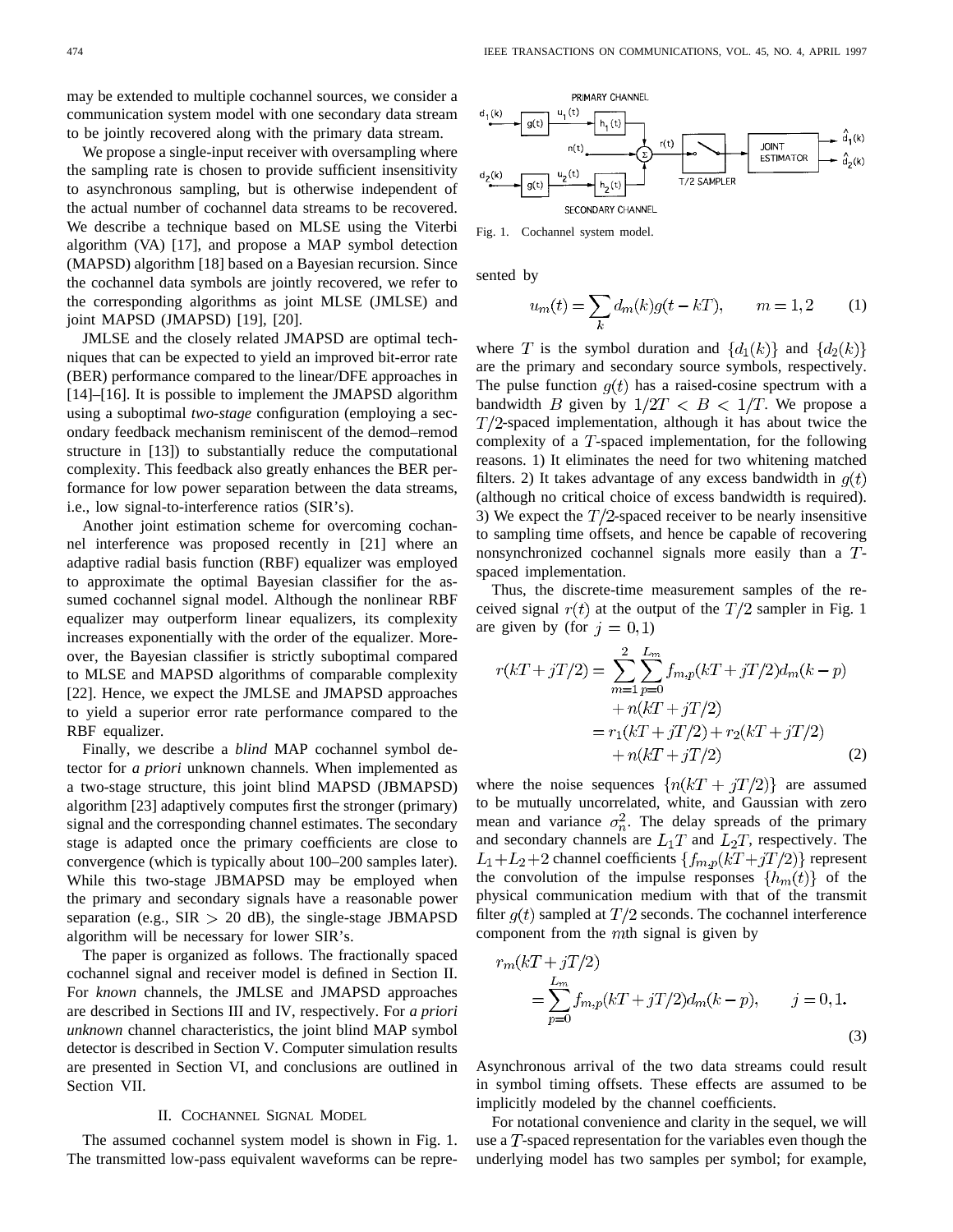we will use  $r(k)$  instead of  $r(kT+jT/2)$ . It should be mentioned that, throughout this work, we implicitly assume that good estimates of the primary and secondary signal powers are available *a priori*. Assuming gain-normalized channels, the signal-to-noise ratio (SNR) at the receiver input is defined by SNR  $\triangleq$  10 log( $P_1/N_o$ ), while in the presence of one interfering signal, the signal-to-interference ratio is defined by  $\text{SIR} \triangleq 10 \log(P_1/P_2)$ . The signal powers are  $P_j = E[d_j^2(k)]$ and  $N<sub>o</sub>/2$  is the noise power spectral density. For the computer simulations presented later, we fixed the primary signal power at  $P_1 = 1$ ; with binary signaling (i.e., BPSK),  $P_2 = A^2$  where  $d_2(k) \in \{+A, -A\}$  and  $0 < A \leq 1$ .

The goal of the receiver is to accurately estimate the primary and secondary sequences  $\{d_1(k)\}\$  and  $\{d_2(k)\}\$  using estimates of the channel coefficient vectors  $f_1(k)$  and  $f_2(k)$ (where  $f_m(k) \triangleq [f_{m,0}(k), f_{m,1}(k), \cdots, f_{m,L_m}(k)]^T$ ). These coefficients are either known (for JMAPSD and JMLSE) or blindly estimated (by JBMAPSD).

#### III. JOINT ML SEQUENCE ESTIMATION

In the single-channel scenario, the aim of MLSE is to determine the one sequence  $d_i^k = \{d_i(k), d_i(k-1), \dots, d_i(0)\}\$ out of all possible transmitted symbol sequences such that , where is the received sequence. When the additive noise components in (2) are independent and Gaussian, the above condition can be replaced by a Euclidean distance criterion given by (for  $T$ -spaced MLSE)

$$
d_i^k : \sum_{l=0}^k |r(l) - \hat{r}_i(l)|^2 \le \sum_{l=0}^k |r(l) - \hat{r}_j(l)|^2, \qquad \forall j \ne i
$$
\n(4)

where  $\{\hat{r}_i(k)\}\$ are the signal estimates generated from  $d_i^k$  using the known channel coefficients. (In  $T/2$ -spaced MLSE, each term in the summation is replaced by two similar terms, one for each sample per symbol.) For the joint detection of two cochannel signals, the objective of JMLSE [19], [20] is to determine the *pair* of sequences  $\{d_{1,i}^k, d_{2,i}^k\}$  that minimize the sum of squared errors defined by the error (likelihood) sequence  $e_{i,j}^{k}$ , as illustrated in Fig. 2. When the channel has a finite impulse response (FIR), the Viterbi algorithm (VA) is a practical way of implementing optimal (single-channel) MLSE [24]. Assuming a channel memory of  $L$  symbols, the VA maintains a decoding trellis with  $\dot{M}^L$  nodes or states (where  $M$  is the size of the source alphabet) and an equal number of survivor sequences. Each state is a particular subsequence of L previously transmitted symbols  $\{d(k-1), \dots, d(k-L)\}\$ from which the present symbol  $d(k)$  could be obtained. For example, the  $i$ th state<sup>1</sup> is defined by . It is evident that  $d_i^{k-1,L-1}$  can transition to M possible states at time  $k$ , and that it could have been reached from M different states at time  $k - 2$ . The VA decisions are



Fig. 2. Joint ML sequence estimation.

usually computed by truncating the survivors after  $4L - 5L$ symbols [24].

The joint VA (JVA) [19], [20], for JMLSE is implemented with a method very similar to that of the standard VA. A joint state  $D_i^{k-1,L-1} \equiv \{d_{1,i}^{k-1,L_1-1}, d_{2,i}^{k-1,L_2-1}\}$  is defined by appending the primary  $(d_{1,i}^{k-1},L_{1}-1)$  and secondary states. Hence, the number of states required to implement the optimal JVA is  $M^{L_1+L_2}$ . Observe that, in this case, each joint state at time  $k-1$  can transition to  $M^2$  states at time k. and can be reached by the same number of states from time  $k-2$ . For high-order signal constellations (e.g., 16-PSK or 64-QAM), complexity reduction techniques originally developed for single-channel MLSE, such as reduced-state sequence estimation (RSSE) [25], may be employed for JMLSE. A discussion of this approach is beyond the scope of this paper, but we have found that RSSE is beneficial at least for the case of minimum-phase channels.

# IV. JOINT MAP SYMBOL DETECTION

The MAP symbol-by-symbol decoding scheme [18] minimizes the probability of a symbol error, i.e.,

$$
J = \max_{d(k-L)} p(d(k-L)|r^k)
$$
 (5)

and can provide more reliable decisions than the VA for the same decoding delay. This can be understood from the fact that the probability of symbol detection is equal to the sum of all the sequence probabilities  $p(d_i^k|r^k)$  containing that symbol, i.e.,

$$
\max_{d(k-L)} p(d(k-L)|r^k) = \max_{d(k-L)} \sum_{\{i:d_i(k-L)=d(k-L)\}} p(d_i^k|r^k).
$$
\n(6)

Symbol-error-rate (SER) curves of the *blind* MAPSD algorithm and the blind VA for QPSK signals and fast-fading ISI channels were investigated in [22]. In those simulations, we found that for a decoding delay equal to the memory of the ISI channel (we can consider this as being equivalent to symbol-by-symbol decoding), the blind MAPSD algorithm is superior to the blind VA by nearly 0.5 dB. Thus, we expect that the blind-adaptive JMAPSD algorithm (discussed in Section V) can have an error rate performance superior to that of blind-adaptive JMLSE (based on the VA). However, for *known* time-invariant channels, the advantage of the (nonblind) MAPSD algorithm over the VA is quite small (about 0.1 dB—see [22]). Moreover, once the decoding delay of the VA is increased, its performance approaches that of optimal MLSE, and is superior to that of the symbol-by-symbol MAP detector.

<sup>&</sup>lt;sup>1</sup> Although a state is based on  $L$  previously transmitted symbols, we use From 1/4 different states at time  $k - 2$ . The VA decisions are<br><sup>1</sup> Although a state is based on L previously transmitted symbols, we use<br> $L-1$  in the superscript of  $d_i^{k-1}, L-1$  to be consistent with the notation used for the JMAPSD algorithm described in the next section.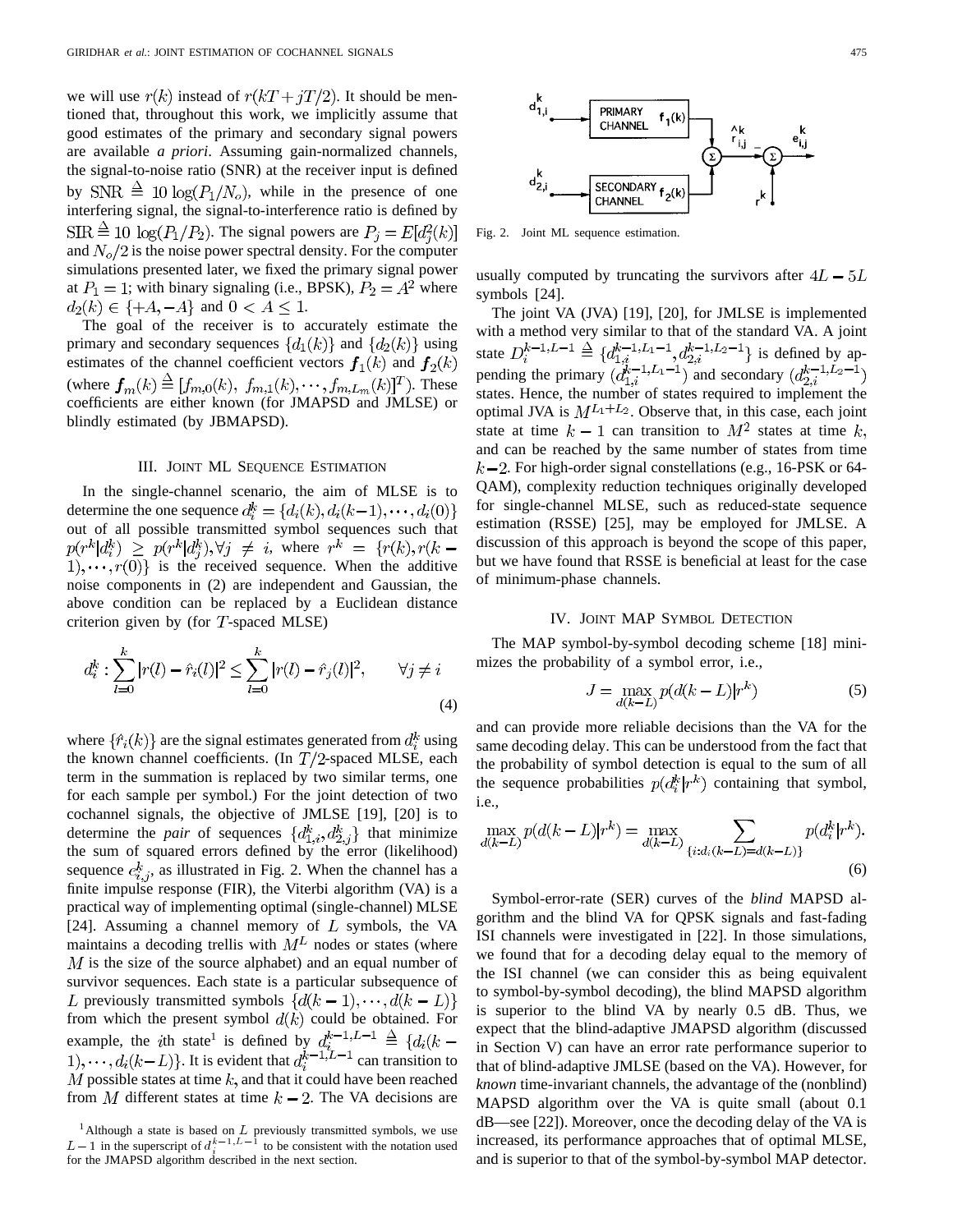Noting that  $p(d_i^k|r^k)$  is proportional to the *a posteriori* MLSE metric  $p(r^k|d_i^k)$ , the VA saves only the metrics of the survivor sequences, and not of all the sequences containing  $d(k-L)$ . On the other hand, the MAPSD algorithm maintains a MAP metric  $p(d_i^{k,L}|r^k)$  for every *subsequence* of length  $L+1$  defined by  $d_i^{k,L} \triangleq \{d_i(k), \dots, d_i(k-L)\}\$ . Motivated by the FIR nature of the channel, (5) can be rewritten as

$$
J = \max_{d(k-L)} \sum_{d(k)} \cdots \sum_{d(k-L+1)} p(d_i^{k,L}|r^k)
$$
 (7)

where the subsequences are such that  $d_i(k - L) = d(k - L)$ . The recursion to calculate the  $i$ th MAP metric in the above summations is given by

$$
p(d_i^{k,L}|r^k) = \frac{1}{c} p(r(k)|r^{k-1}, d_i^{k,L})
$$

$$
\cdot \sum_{\{j:d_j^{k-1,L} \in d_i^{k,L}\}} p(d_j^{k-1,L}|r^{k-1}) \qquad (8)
$$

where the normalization constant  $c = Mp(r(k)|r^{k-1})$ . The summation in (8) is performed over the MAP metrics of all possible subsequences  $d_i^{k-1,L}$  at time  $k-1$  from which could have been obtained. The likelihood (which equals  $p(r(k)|d_i^{k,L})$  when the channel is known) is Gaussian, i.e.,

$$
p(r(k)|d_i^{k,L}) = \mathcal{N}(r(k); \hat{r}_i(k), \sigma_n^2)
$$
  
= 
$$
\frac{1}{\sqrt{2\pi}\sigma_n} \exp\left[-\frac{|r(k) - \hat{r}_i(k)|^2}{2\sigma_n^2}\right]
$$
 (9)

where  $\hat{r}_i(k) = h_i(k) f(k-1)$ ,  $h_i(k) = [d_i(k), \dots, d_i(k-1)]$ L) is the data (row) vector, and  $f(k - 1) = [f_0(k$  $i_1, \dots, f_L(k-1)$ <sup>T</sup> is the coefficient (column) vector. The corresponding detection algorithm was first derived in [18] for known channels, and was extended to blind estimation for unknown channels in [26], [27].

The complexity of the single-channel MAPSD algorithm is roughly the same order as that of MLSE. (Note that although MLSE maintains  $M<sup>L</sup>$  states, it calculates the same number of likelihoods as does MAPSD with  $M^{L+1}$  subsequences.) A suboptimal MAP rule was introduced in [26] to make a decision on the  $(k - L)$ th symbol (at time k) according to  $d(k - L) = d<sub>i</sub>(k - L)$  where

$$
\hat{d}^{k,L} = d_j^{k,L}, \quad j = \arg\max_i p(d_i^{k,L}|r^k). \tag{10}
$$

The complexity of the single-channel MAPSD algorithm can be reduced by introducing decision feedback. In this MAP/decision-feedback (MAP/DF) approach [28], [29], a DF filter of length  $L_{\text{df}} \leq L+1$  is cascaded with the MAPSD algorithm to truncate the effective channel memory. The size of the MAPSD section is reduced accordingly to  $M^{L+1-L_{\text{df}}}$ states. Hence, a performance-complexity tradeoff is possible, ranging from that of the full MAP estimator ( $L_{\text{df}} = 0$ ) to the ideal DFE  $(L_{\text{df}} = L)^2$  The MAP/DF approach is similar to the delayed decision-feedback sequence estimator (DDFSE)



Fig. 3. Two-stage JMAPSD algorithm.

presented in [30] for the VA. The main difference is that a single feedback filter may be used in the MAPSD algorithm, whereas in DDFSE, each state in the VA trellis employs feedback.

For cochannel symbol detection, an optimal JMAPSD algorithm (of complexity  $M^{L_1+L_2+2}$ ) may be obtained by modifying the single-channel MAPSD algorithm using joint subsequences, i.e.,  $D_i^{k,L_1} = \{d_{1,i}^{k,L_1}, d_{2,i}^{k,L_2}\}$ . This single-stage JMAPSD algorithm should provide a BER performance comparable to that of JMLSE for the same decoding delay. However, it is preferable to use the JVA when longer decoding delays can be tolerated because the complexity of JMAPSD grows exponentially with the decoding delay, while it is essentially linear for the JVA (once the trellis is constructed). Because of this complexity, in the computer simulations of Section VI, we compare the algorithms to single-stage JMLSE in place of single-stage JMAPSD.

A computational advantage is obtained when the singlestage JMAPSD algorithm is reconfigured as a (suboptimal) *two-stage* algorithm, as illustrated in Fig. 3. The subsequence decisions of the primary MAP stage, denoted by  $\hat{d}_{1,\text{max}}^{k,L_1}$  and corresponding to the largest probability metric [given below in (13)], are used to compute the primary signal estimate

$$
\hat{r}_1(k) = \sum_{p=0}^{L_1} f_{1,p}(k-1)\hat{d}_{1,\max}(k-p),\tag{11}
$$

yielding the residual error signal  $s_2(k) = r(k) - \hat{r}_1(k)$ . This error becomes the input of the second MAP stage, which models the  $M^{L_2+1}$  subsequences of the secondary channel. Hence, the complexity of two-stage JMAPSD is only on the order of  $M^{L_1+1} + M^{L_2+1}$ . The assumption here is that the SIR is sufficiently large such that the primary MAP metrics converge; thus, cancellation of the primary signal component is nearly complete, and  $s_2(k)$  contains only the secondary signal component (plus additive noise). Note that we could also derive a two-stage JMLSE implementation utilizing RSSE. However, since low-delay decisions would be required at the output of the first stage, JMAPSD is preferable because it can yield a lower error rate than the VA for the same delay.

A feedback filter may be used to subtract a partial estimate of the secondary signal from the input. As a result, the two-stage JMAPSD algorithm will perform satisfactorily even under low-to-medium SIR conditions. This secondary feedback filter (SFF) is also shown in Fig. 3 where the partial estimate  $\hat{r}_2(k)$  is evaluated using the *last*  $L_2$  suboptimal

<sup>&</sup>lt;sup>2</sup>The ideal DFE refers to an  $L$ -tap feedback filter which cancels the postcursor ISI; there is no feedforward section to handle the precursor ISI.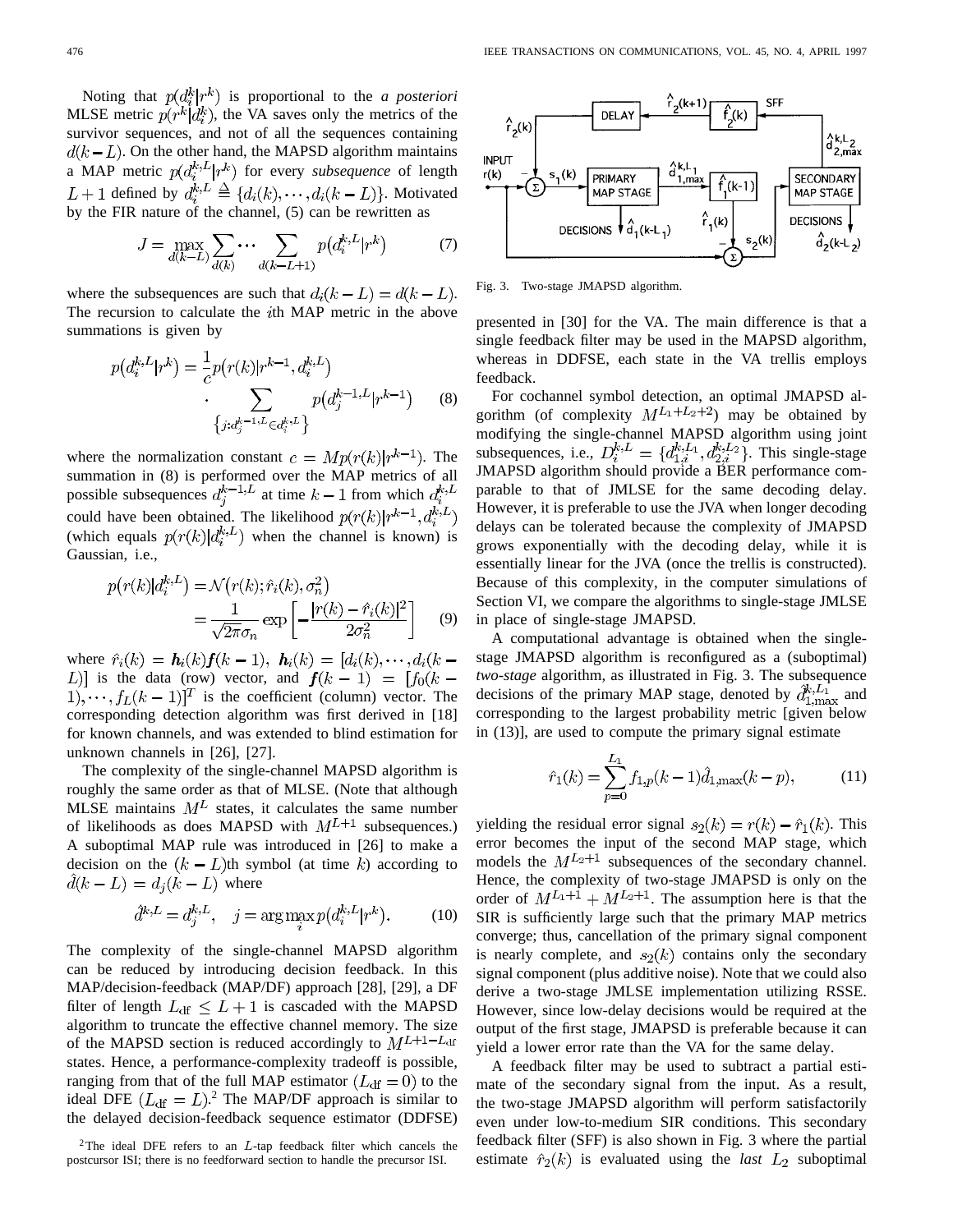decisions of  $d_{2,\text{max}}^{k-1,L_2}$  [i.e., using all the suboptimal decisions at time  $k-1$  with the exception of the MAP symbol decision  $\hat{d}_{2,\text{max}}(k-1-L_2)$ ] as follows

$$
\hat{r}_2(k) = \sum_{p=1}^{L_2} f_{2,p}(k-1)\hat{d}_{2,\max}(k-p).
$$
 (12)

Hence,  $\hat{r}_2(k)$  is an estimate of the secondary interference from all  $L_2$  previous secondary symbols excluding the current symbol  $d_2(k)$ . The residual signal  $s_1(k) = r(k) - \hat{r}_2(k)$ becomes the input to the primary stage.

The following remarks can be made regarding this two-stage scheme. 1) Although the SFF may introduce some error propagation due to the decision feedback, for low SIR simulations we have found a significant improvement in performance.<sup>3</sup> 2) Due to the uncancelled ISI contribution from the current secondary symbol  $d_2(k)$  (even when the decisions entering the computation of  $\hat{r}_2(k)$  are correct), the residual  $s_1(k)$  of the primary MAP stage conditioned on the input sequence is not Gaussian in general.<sup>4</sup> However, under low-SNR and/or high-SIR conditions, the effect of this additional term on the overall error-rate performance is likely to be minimal. Thus, the conditional likelihoods in the primary MAP stage are approximated by Gaussian functions in order to employ the MAPSD approach. Note that some performance degradation can be expected at low-SIR conditions if the noise power  $\sigma_n^2$  is reduced. This anomalous behavior at high SNR's has been observed in computer simulations, and is found to be dependent on the uncancelled ISI term  $f_{2,0}(k)d_2(k)$  of the secondary channel.

The MAP metrics in each stage are updated independently as in the single-channel MAPSD algorithm, i.e.,

$$
p(d_{m,i}^{k,L_m}|r^k) = \frac{1}{c}p(s_m(k)|r^{k-1}, d_{m,i}^{k,L_m})
$$

$$
\cdot \sum_{\{j:d_{m,j}^{k-1,L_m} \in d_{m,i}^{k,L_m}\}} p(d_{m,j}^{k-1,L_m}|r^{k-1}) \quad (13)
$$

where  $s_m(k)$  is the input to the mth MAP stage as defined earlier, and the conditional likelihood is assumed to be Gaussian, i.e.,

$$
p(s_m(k)|r^{k-1}, d_{m,i}^{k,L}) = \mathcal{N}(s_m(k); \hat{r}_{m,i}(k), \sigma^2)
$$
 (14)

where  $\hat{r}_{m,i}(k)$  is the signal estimate assuming  $d_{m,i}^{k,L_m}$  was sent, and  $\sigma^2$  depends on the noise power. The summation in (13) is similar to that in (8).

The overall two-stage JMAPSD is summarized in Table I using the T-spaced notation. For a  $T/2$ -spaced implementation, note that the likelihood function in (9) will be a product of the even and odd sample likelihoods as follows

$$
p(r(k)|d_i^{k,L_m})
$$
  
=  $\mathcal{N}(s_m(kT);\hat{r}_{m,i}(kT),\sigma^2)$   
 $\mathcal{N}(s_m(kT+T/2);\hat{r}_{m,i}(kT+T/2),\sigma^2)$  (15)

<sup>3</sup>It should be mentioned that this two-stage JMAPSD structure (also described in [20]) is slightly different from the one proposed in [19], but is exactly equivalent in function.

<sup>4</sup>It is not Gaussian even if the secondary signal is completely cancelled (except for the current secondary symbol  $d_2(k)$ , as mentioned above).

where  $\hat{r}_{m,i}(kT + jT/2) = h_{m,i}(k)f_m(kT + jT/2), j = 0, 1$ [similar to (3)]. Referring to (11) and (12), note that for the primary MAP stage,  $s_1(kT+jT/2) = r(kT+jT/2) - \hat{r}_2(kT +$  $jT/2$ , while for the secondary MAP stage,  $s_2(kT+jT/2)$  =  $r(kT+jT/2) - \hat{r}_1(kT+jT/2)$ . In general, it may be argued that, depending on the ISI shaping and random timing jitter introduced by the channels, either the odd or the even sample is bound to capture more of the received signal power. Thus, the corresponding likelihood term in (15) may be more reliable (i.e., it may be closer to the true likelihood obtained in the absence of timing offset). However, both the even and odd sample likelihoods in (15) are given the same weight. It may be worthwhile to see if any BER performance advantage is obtained by using some other weighting scheme, but we have not investigated this. In computer simulations, we have achieved good performance by equally employing the even and odd samples.

# V. JOINT BLIND MAPSD (JBMAPSD) ALGORITHM

The JBMAPSD algorithm is also based on the two-stage structure in Fig. 3 where each stage, in addition to demodulating one cochannel signal, also estimates the corresponding channel coefficients. The adaptation algorithm for each stage resembles the  $T$ -spaced, single-channel blind MAPSD algorithm described in [26], [27]. In this blind algorithm, a conditional channel estimate  $f_{m,i}(k)$  is maintained for each subsequence  $d_{m,i}^{k,L_m}$  (of length  $L_m$ ). Once the the MAP metrics are updated, "unconditional" estimates  $\widehat{\boldsymbol{f}}_{m,i}(k)$  are obtained from the appropriate predecessor metrics and conditional estimates [22], [27]. We extend each of these steps to the two-stage JBMAPSD algorithm.

The original single-channel blind MAPSD algorithm assumed a first-order autoregressive model for the channel coefficients, and incorporated a Kalman filter to update the channel and error covariance estimates. In order to reduce the complexity, simpler stochastic gradient adaptation was employed in [27] resulting in LMS (least-mean-square) [31] update rules. The LMS update may be viewed as a stochastic gradient descent on a conditional cost function; a direct extension of this method yields the single-stage JBMAPSD algorithm with the conditional cost function given by

$$
\hat{\mathbf{f}}_{1,i}(k-1), \hat{\mathbf{f}}_{2,i}(k-1)
$$
\n
$$
= \min_{\hat{\mathbf{F}}_i(k-1)} |r(k) - \mathbf{H}_i(k)\hat{\mathbf{F}}_i(k-1)|^2,
$$
\n
$$
i = 1, \cdots, M^{L_1 + L_2 + 2}
$$
\n(16)

where  $\mathbf{H}_i(k) = [\mathbf{h}_{1,i}(k), \mathbf{h}_{2,i}(k)]$  is the joint subsequence, and is the joint channel estimate. The superscript <sup>opt</sup> indicates that the resulting algorithm is optimal (in the LMS sense) because the minimization is done jointly over both coefficient vectors, yielding a single-stage JBMAPSD algorithm.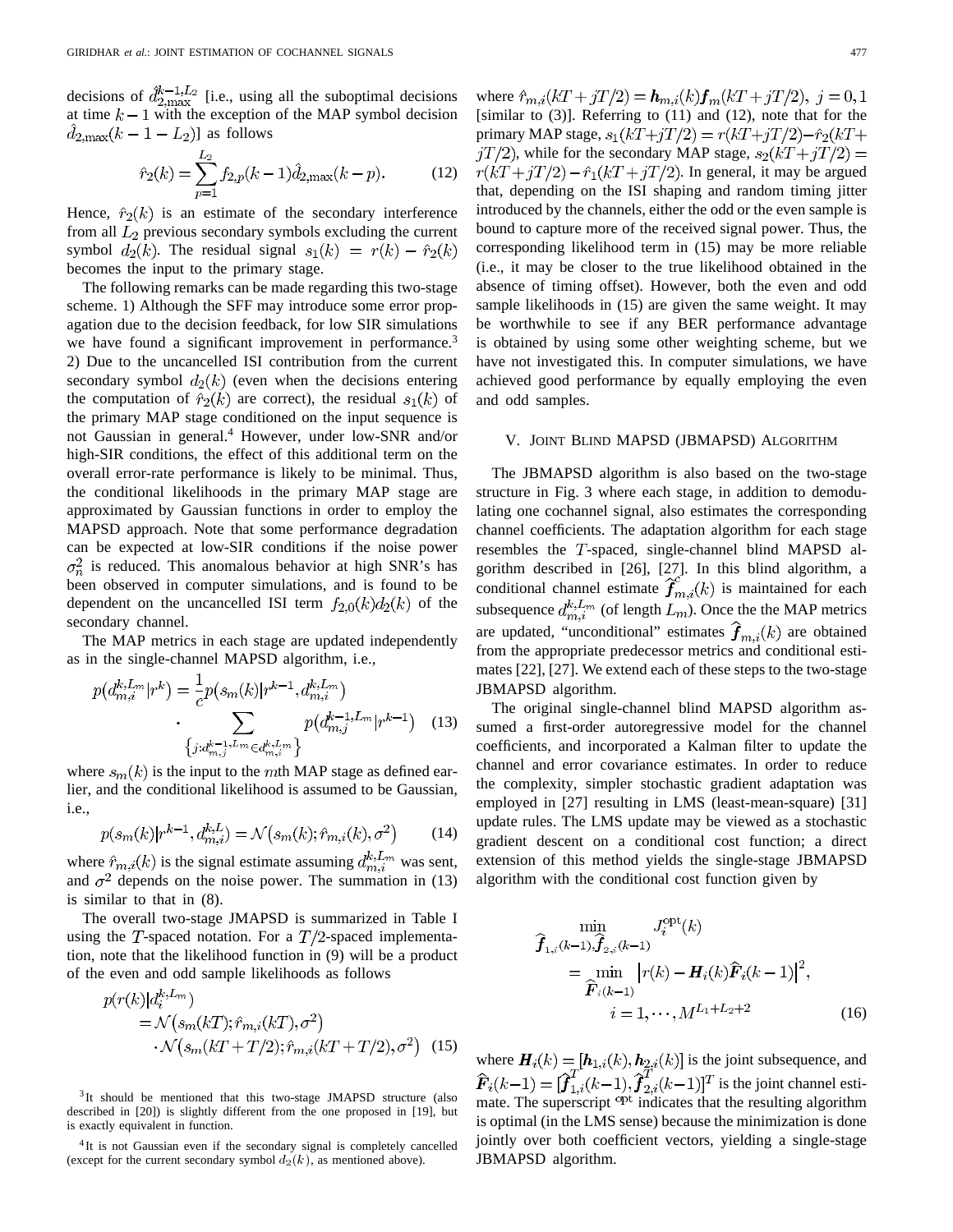

On the other hand, for the two-stage configuration in Fig. 3, two separate cost functions are considered:

$$
J_{1,i}^{\text{sub}}(k) = |r_1(k) - \hat{r}_{1,i}(k)|^2
$$
  
\n
$$
J_{2,j}^{\text{sub}}(k) = |r_2(k) - \hat{r}_{2,j}(k)|^2
$$
 (17)

where  $i = 1, \dots, M^{L_1+1}$ ,  $j = 1, \dots, M^{L_2+1}$ ,

$$
\hat{r}_{m,i}(kT + jT/2) = \mathbf{h}_{m,i}(k)\hat{\boldsymbol{f}}_{m,i}((k-1)T + jT/2), \quad (18)
$$

which is based on the channel estimates from the previous instant. Decoupling of the primary and secondary cost functions is clearly suboptimum (hence the superscript sub). Because  $r_1(k)$  and  $r_2(k)$  are not directly available, they must be approximated using the previous subsequence decisions.

Referring to Fig. 3 and assuming that the primary decisions  $\hat{d}_{1,\text{max}}^{k,L_1}$  are correct,  $r_2(k)$  is replaced by

$$
s'_2(k) \equiv s_2(k) = r(k) - \hat{r}_1(k)
$$
 (19)

where  $\hat{r}_1(k) = \mathbf{h}_{1,\text{max}}(k)\hat{f}_{1,\text{max}}(k-1)$  is determined from the subsequence and channel estimates corresponding to the largest MAP metric. In a similar manner,  $r_1(k)$  is replaced by

$$
s'_1(k) = [r(k) - \hat{r}_2(k)] - \hat{f}_{2,0}^{\text{max}}(k-1)\hat{d}_{2,\text{max}}(k)
$$
  
=  $s_1(k) - \hat{f}_{2,0}^{\text{max}}(k-1)\hat{d}_{2,\text{max}}(k)$  (20)

where  $\hat{f}_{2,0}^{\max}(k-1)$  and  $\hat{d}_{2,\max}(k)$  are also determined by the largest MAP metric. Thus, in addition to the partial secondary estimate  $\hat{r}_2(k)$  produced by the SFF in Fig. 3, the decision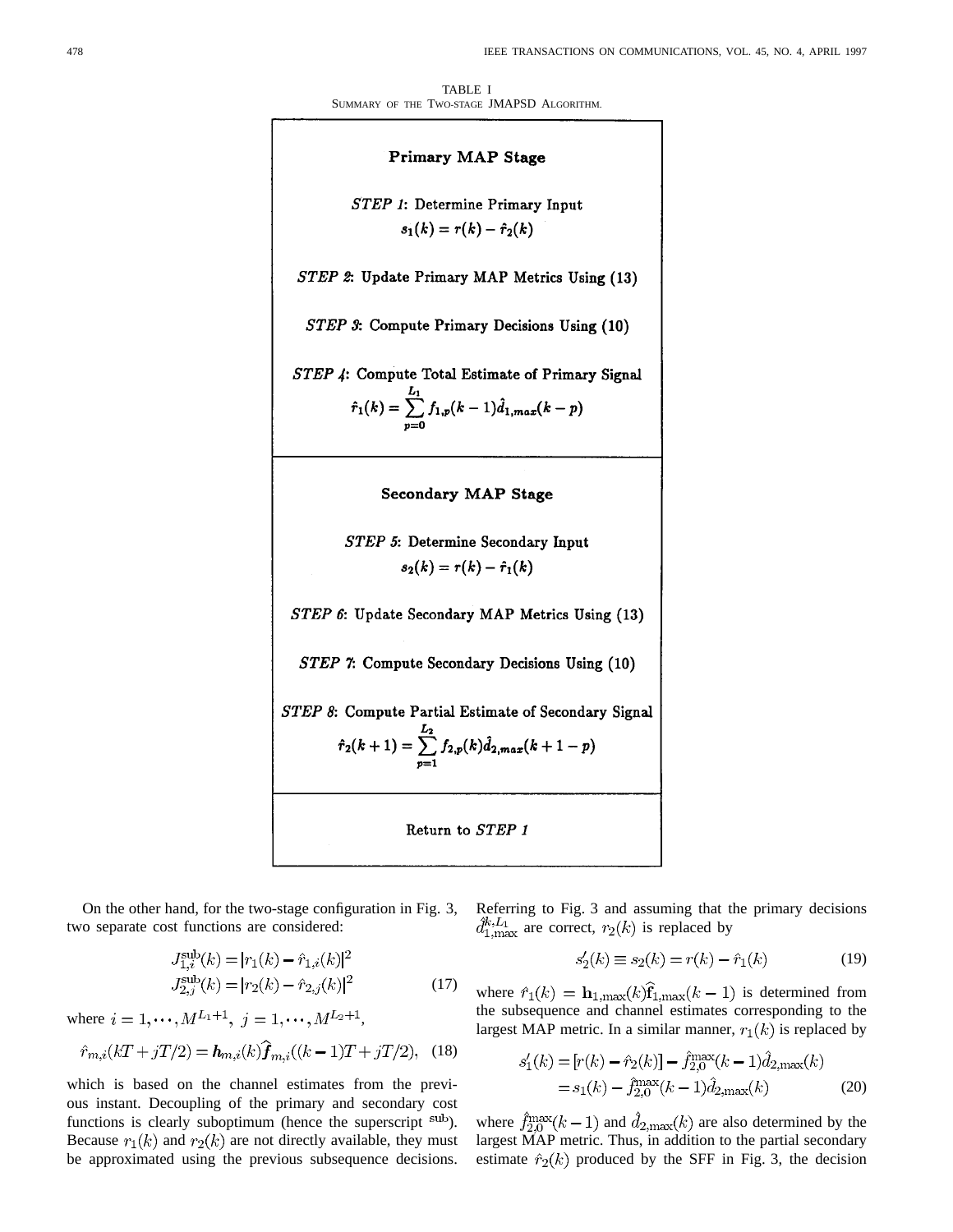$d_{2,\text{max}}(k)$  obtained after updating the secondary MAP metrics is also fed back and weighted by the first coefficient of  $f_{2,\text{max}}(k-1)$ . In this way, the accuracy of the gradient value entering the computation of  $\hat{\mathbf{f}}_{1,i}^{c}(k)$  is enhanced.

Using the above assumptions, namely,  $s'_1(k) \approx r_1(k)$  and  $s'_2(k) \approx r_2(k)$ , the conditional gradient estimates for the mth MAP stage  $(m = 1, 2)$  are given by

$$
\frac{\partial J_{m,i}^{\text{sub}}(k)}{\partial \hat{\mathbf{f}}_{m,i}(k-1)} = -2[s_m'(k) - \mathbf{h}_{1,i}(k)\hat{\mathbf{f}}_{m,i}(k-1)]\mathbf{h}_{m,i}^H(k),
$$
  

$$
i = 1, \cdots, M^{L_m+1},
$$
 (21)

yielding the following LMS update for the  $i$ th conditional channel estimate in the  $m$ th stage

$$
\hat{\mathbf{f}}_{m,i}^{c}(k) = \hat{\mathbf{f}}_{m,i}(k-1) + \mu(k)\mathbf{h}_{m,i}^{H}(k)[s_{m}'(k) - \hat{r}_{m,i}(k)]. \tag{22}
$$

The corresponding unconditional estimate is

$$
\hat{f}_{m,i}(k) = \sum_{\substack{\{j:d_{m,j}^{k,L_m} \in d_{m,i}^{k+1,L_m}\} \\ \cdot \sum_{\substack{p \mid (d_{m,j}^{k,L_m} | r^k) \\ \cdot \sum_{\substack{m,d_{m,m}^{k,L_m} \in d_{m,i}^{k+1,L_m}\} \\ \cdot \sum_{\substack{p \mid (d_{m,n}^{k,L_m} | r^k) \\ \cdot \sum_{\substack{m \mid (d_{m,n}^{k,L_m} | r^k) \\ \cdot \sum_{\substack{m \mid (d_{m,n}^{k,L_m} | r^k) \\ \cdot \sum_{\substack{m \mid (d_{m,n}^{k,L_m} | r^k) \\ \cdot \sum_{\substack{m \mid (d_{m,n}^{k,L_m} | r^k) \\ \cdot \sum_{\substack{m \mid (d_{m,n}^{k,L_m} | r^k) \\ \cdot \sum_{\substack{m \mid (d_{m,n}^{k,L_m} | r^k) \\ \cdot \sum_{\substack{m \mid (d_{m,n}^{k,L_m} | r^k) \\ \cdot \sum_{\substack{m \mid (d_{m,n}^{k,L_m} | r^k) \\ \cdot \sum_{\substack{m \mid (d_{m,n}^{k,L_m} | r^k) \\ \cdot \sum_{\substack{m \mid (d_{m,n}^{k,L_m} | r^k) \\ \cdot \sum_{\substack{m \mid (d_{m,n}^{k,L_m} | r^k) \\ \cdot \sum_{\substack{m \mid (d_{m,n}^{k,L_m} | r^k) \\ \cdot \sum_{\substack{m \mid (d_{m,n}^{k,L_m} | r^k) \\ \cdot \sum_{\substack{m \mid (d_{m,n}^{k,L_m} | r^k) \\ \cdot \sum_{\substack{m \mid (d_{m,n}^{k,L_m} | r^k) \\ \cdot \sum_{\substack{m \mid (d_{m,n}^{k,L_m} | r^k) \\ \cdot \sum_{\substack{m \mid (d_{m,n}^{k,L_m} | r^k) \\ \cdot \sum_{\substack{m \mid (d_{m,n}^{k,L_m} | r^k) \\ \cdot \sum_{\substack{m \mid (d_{m,n}^{k,L_m} | r^k) \\ \cdot \sum_{\substack{m \mid (d_{m,n}^{k,L_m} | r^k) \\ \cdot \sum_{\substack{m \mid (d_{m,n}^{k,L_m} | r^k) \\ \cdot \sum_{\substack{m \
$$

These summations are defined in a manner similar to that in (8).

When  $T/2$ -spaced estimators are employed, separate cost functions are defined for the even sample  $r(kT)$  and the odd sample  $r(kT+T/2)$ . For the primary MAP stage, the even and odd cost functions are given by [analogous to  $J_{1,i}^{\text{sub}}(k)$  in (17)]

$$
J_{1,i}^{\text{sub}}(kT + jT/2) = |r_1(kT + jT/2) - \hat{r}_{1,i}(kT + jT/2)|^2,
$$
  
\n
$$
j = 0, 1
$$
 (24)

and the corresponding even and odd conditional gradients are (analogous to (21) for  $m = 1$ )

$$
\frac{\partial J_{1,i}^{\text{sub}}(kT + jT/2)}{\partial \hat{f}_{1,i}(kT - jT/2)} \n= -2[s_1'(kT + jT/2) \n- h_{1,i}(k)\hat{f}_{1,i}(kT - jT/2)]h_{1,i}^H(k)
$$
\n(25)

for  $j = 0, 1$ , and  $i = 1, \dots, M^{L_1+1}$ . Observe that, although the error terms for  $j = 0, 1$ , are different, the even and odd conditional updates above use the same data vector  $h_{1,i}(k)$ . Finally, the conditional likelihood computation in (14) is modified for the primary MAP stage to be

$$
p(s_1(k)|r_1^{k-1}, d_{1,i}^{k,L})
$$
  
=  $\mathcal{N}(s_1(kT); \hat{r}_{1,i}(kT), \sigma^2)$   
 $\mathcal{N}(s_1(kT+T/2); \hat{r}_{1,i}(kT+T/2), \sigma^2)$  (26)

because the  $\{n(kT + jT/2)\}, \ j = 0, 1$ , are assumed to be mutually uncorrelated, and where  $\hat{r}_{1,i}(kT + jT/2)$  =  $h_{1,i}(k)\hat{f}_{1,i}((k-1)T+jT/2), j = 0,1$ . The form of the unconditional update remains unchanged from (23), except that the even and odd estimates can be computed jointly

TABLE II SUMMARY OF THE TWO-STAGE JBMAPSD ALGORITHM.

| STEPS 1-3: Similar to STEPS 1-3 in Table 1                                                                                                |
|-------------------------------------------------------------------------------------------------------------------------------------------|
| STEP 4: Compute Total Estimate of Primary Signal                                                                                          |
| $\hat{r}_1(k) = \sum_{n=1}^{L_1} \hat{f}_{1,p}^{max}(k-1)\hat{d}_{1,max}(k-p)$                                                            |
| STEPS 5-7. Similar to STEPS 5-7 in Table 1                                                                                                |
| STEP 8: Improve the Accuracy of the Primary Signal                                                                                        |
| for <i>STEP</i> 9a Using the Latest Decision from the                                                                                     |
| Secondary Stage                                                                                                                           |
| $s'_1(k) = s_1(k) - \hat{f}_{2,0}^{max}(k-1)\hat{d}_{2,max}(k)$                                                                           |
| STEP 9a: Compute Primary Conditional Updates Using (22)                                                                                   |
| STEP 9b: Compute Primary Unconditional Updates Using (23)                                                                                 |
| <i>STEP 10a</i> : Compute Secondary Conditional Updates Using (22)                                                                        |
| STEP 10b: Compute Secondary Unconditional Updates Using (23                                                                               |
| STEP 11: Compute Partial Estimate of Secondary Signal<br>$\hat{r}_2(k+1) = \sum_{n=1}^{L_2} \hat{f}_{2,p}^{max}(k)\hat{d}_{2,max}(k-p+1)$ |
| Roturn to STEP                                                                                                                            |

by stacking them together (since they have the same MAP metrics).

The corresponding expressions for the secondary MAP stage are similar to those in (24)–(26). Complexity reduction techniques, such as the decision-feedback scheme in [29] or metric pruning [22], may be employed by this blind algorithm. The two-stage joint blind MAPSD algorithm is summarized in Table II using the  $T$ -spaced notation. Note that we could also derive a two-stage joint estimation algorithm based on the blind MLSE/VA approaches in [32], [33]. However, as discussed previously for the nonblind JMAPSD algorithm, low-delay decisions are required by the second stage so that the MAP approach is preferred (as it can yield a lower error rate for low-decision delays).

## VI. COMPUTER SIMULATIONS

For binary signaling (BPSK), the primary and secondary BER's of the simulated algorithms were computed for the channel model in (2). The coefficients in Table III were used in the first set of simulations; their frequency responses are shown in Fig. 4. The optimal  $M^{2L} = 2^{12} = 4096$ -state JVA (JMLSE) was compared with the suboptimal two-stage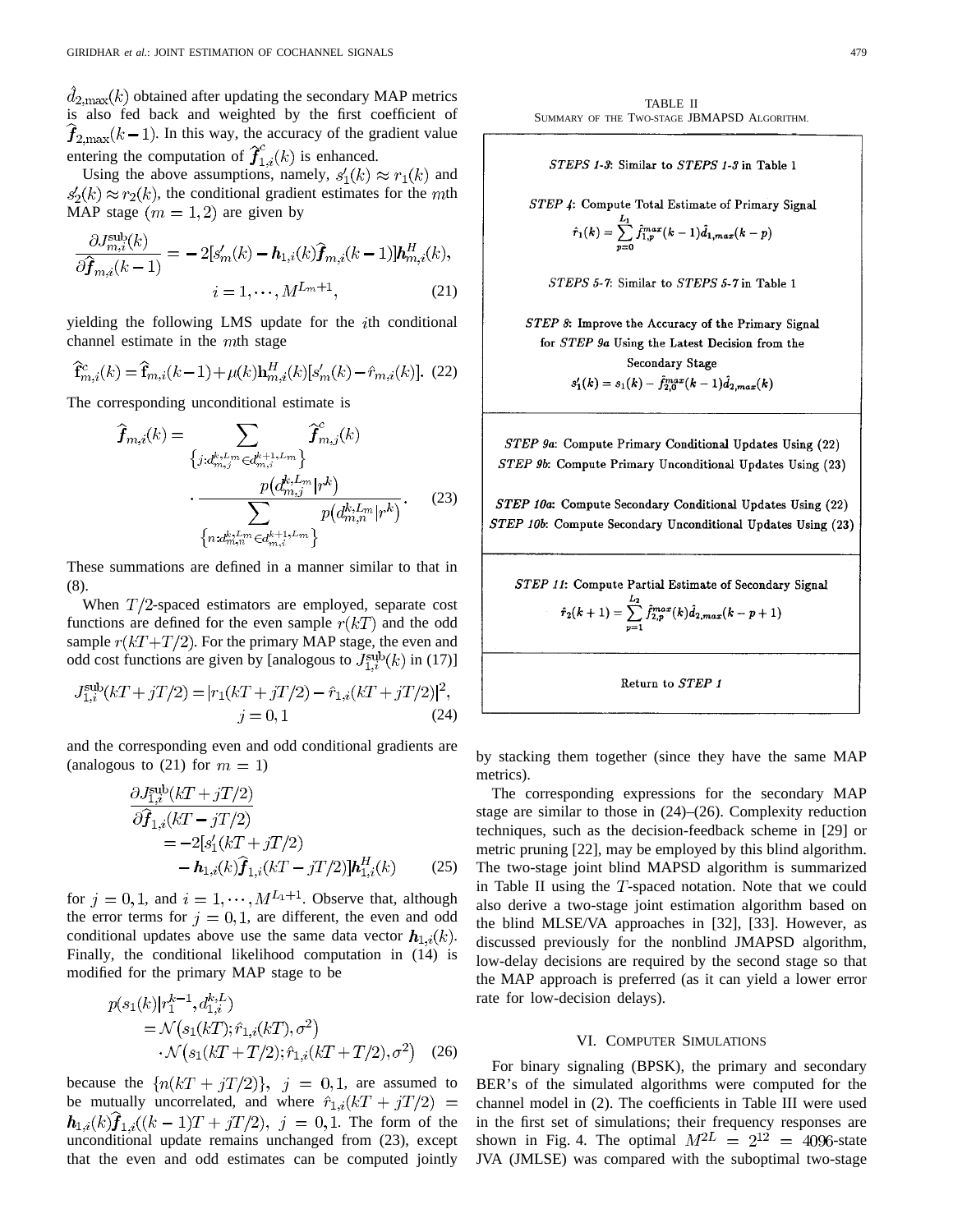

Fig. 4.  $T/2$ -spaced channels. (a) Magnitude response. (b) Phase response.

JMAPSD( $P_{\text{map}}$ ,  $P_{\text{df}}$ ,  $S_{\text{map}}$ ,  $S_{\text{df}}$ ) algorithm where  $P_{\text{map}}$  and  $P_{\text{df}}$  refer to the number of primary (P) channel coefficients modeled by the MAP and DF sections, respectively (similar definitions apply for the secondary  $(S)$  channel).<sup>5</sup> (For example, JMAPSD  $(5,1,4,3)$  is a  $2^5 = 32$ -state MAP section cascaded with a one-symbol DF filter for the primary channel, and a 16-state MAP section cascaded with a three-symbol DF filter for the secondary channel.)

The effect of the SFF at various SIR's on the twostage JMAPSD $(6, 1, 6, 1)$  algorithm is illustrated in Fig. 5 for  $SNR = 27$  dB. Notice that for  $SIR < 6$  dB, the SFF provides more than an order of magnitude improvement in the error rate performance. From the BER curves in Fig. 6(a) for  $SIR = 0$  dB, note that JMLSE provides the best error rate performance. However, observe from Fig.  $6(b)$  (SIR = 10) dB) that the two-stage JMAPSD algorithm (which includes the SFF) provides nearly the same performance as JMLSE (or, equivalently, the single-stage JMAPSD). The MAP/DF approach used in JMAPSD $(5, 1, 4, 3)$  allows for even more computational savings, but at the cost of some performance degradation.

The error rate performance of a simple two-stage joint decision-feedback detector (JDFD) is also included in Fig. 6 for comparison purposes. This JDFD is a direct extension of the single-channel ideal DFE to the cochannel measurement model (i.e., there are no feedforward taps and only  $L - 1$ feedback taps to cancel the postcursor ISI of a channel with  $L$ 

TABLE III  $T/2$ -SPACED CHANNEL COEFFICIENTS

|                          | 1/2-SPACED CHAINNEL COEFFICIENTS                    |
|--------------------------|-----------------------------------------------------|
| Primary                  | Secondary                                           |
| $0.03687 + j0.01069$     | $0.00143 + j0.01187$                                |
| $-0.04924 + j0.01239$    | $0.03958 + j0.02610$                                |
| $-0.07221 - j0.00453$    | $0.10806 + j0.01603$                                |
| $10.07563 - j0.03614$    | $0.13480 - j0.01580$                                |
| $0.14937 - j0.02998$     | $0.06418 - j0.02735$                                |
| $-0.06092 + j0.05171$    | $-0.03438 + j0.00071$                               |
| $-0.26619 + j0.11931$    | $-0.04526 + j0.02663$                               |
| $-0.09562 + j0.02440$    | $0.01293 + j0.01065$                                |
| $0.25408 - j0.20513$     | $0.02962 - j0.01447$                                |
| $0.32938 - j0.34410$     | $-0.00848 - j0.00619$                               |
| $0.13014 - j0.26904$     | $-0.02183 + j0.01307$                               |
| $0.00265 - j0.11041$     | $0.00265 + j0.00778$                                |
| $0.01960 - j0.02915$     | $0.01088 - j0.00544$                                |
| $0.03387 - j0.01374$     | $0.00000 + j0.00000$                                |
| 1                        |                                                     |
|                          | $SNR = 27 dB$                                       |
| 0.1                      |                                                     |
| 4                        |                                                     |
| 0.01<br>3<br>2           |                                                     |
| Pri., Sec. BERs<br>0.001 |                                                     |
| $\mathbf{1}$             | 1.2- JMAPSD: SFF Present<br>3,4- JMAPSD: SFF Absent |
| 0.0001                   |                                                     |

Fig. 5. Effect of SFF on the BER's of two-stage JMAPSD.

10

 $SIR$  (dB)

20

0

**BER** 

coefficients). It can be seen that  $JMAPSD(0,6,0,6)$  corresponds to this JDFD structure, where the MAP section is absent and the DF section in each stage is a six-tap FIR filter. At the lower SIR, the JDFD requires about 35 dB more SNR to achieve the same BER as the JMAPSD algorithm, and at least 10 dB more at the higher SIR.

30

The various joint detectors were also compared for an artificial near minimum-phase channel with the coefficients in Table IV. The corresponding BER curves are shown in Fig. 7 for two values of  $SIR (= 0$  and 10 dB). Since the channels have a span of only  $4T$  seconds (i.e., eight  $T/2$ -spaced coefficients),  $2^6 = 64$  states are required to implement JVA/JMLSE, while the two-stage JMAPSD algorithm has  $2^4 = 16$  states in each of its stages. Since both the primary and secondary channels have most of their ISI contribution from the first two symbols (i.e., from the first four  $T/2$ -spaced coefficients), JMAPSD(2, 2, 2, 2) was also implemented. From these results, the following observations can be made. 1) For low SIR's, JMLSE yields the best BER performance; observe, however, that for SIR  $=$  10 dB in Fig. 7(b), the BER curves of JMAPSD(4, 0, 4, 0) are virtually indistinguishable from those of JMLSE. 2) As mentioned earlier, the two-stage JMAPSD structure may suffer from uncancelled secondary power due to the symbol

<sup>5</sup>As mentioned previously, we will compare the algorithms to single-stage JMLSE since, for low-delay decisions, the performance of JMLSE is similar to that of JMAPSD, and it has a lower complexity.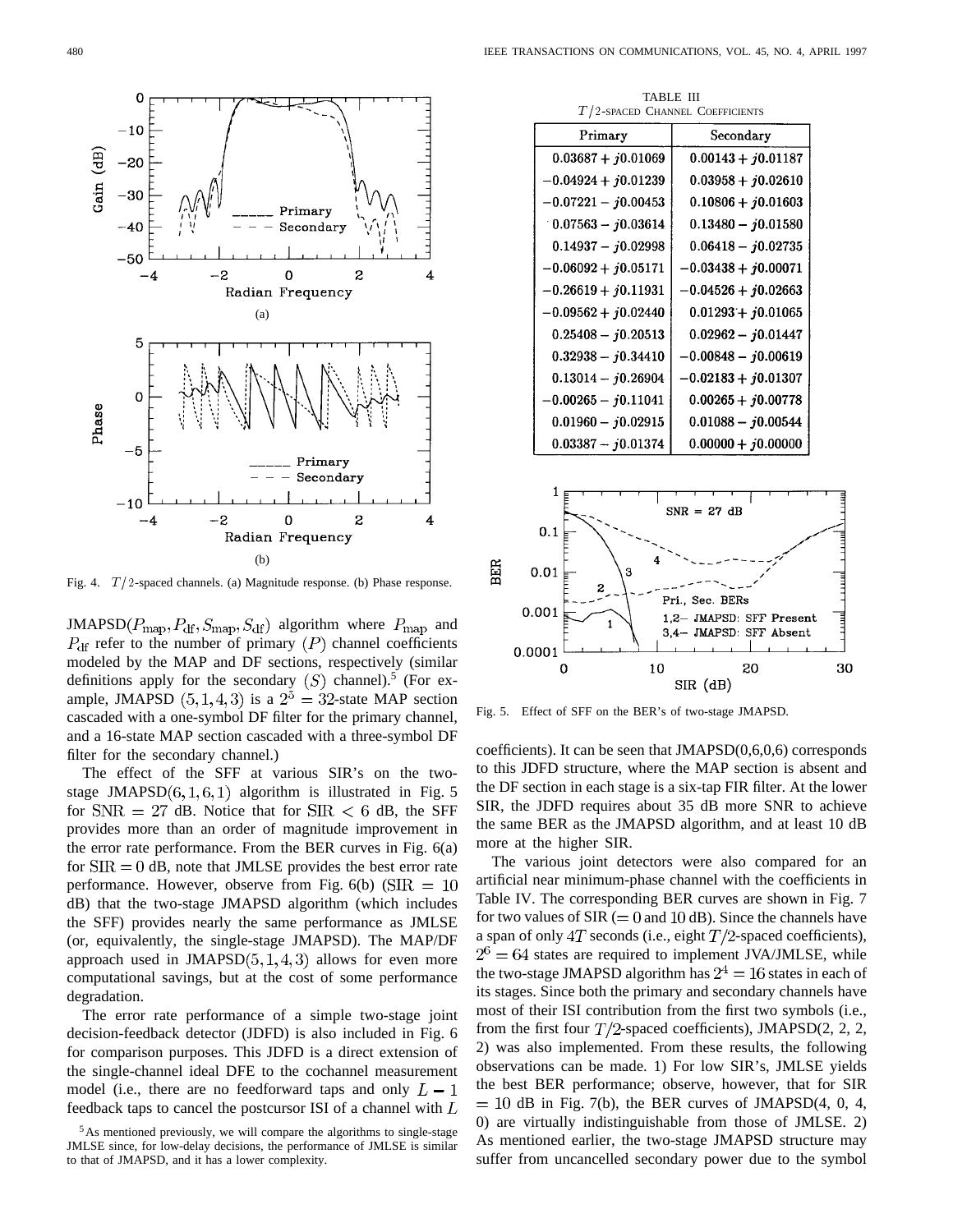

Fig. 6. BER's of the joint detectors for the channels in Table III. (a)  $\text{SIR} = 0$ dB. (b)  $SIR = 10$  dB.

TABLE IV  $T/2$ -Spaced Coefficients of the Near Minimum-Phase Channels.

| Primary         | Secondary       |
|-----------------|-----------------|
| $-0.35 + j0.20$ | $0.10 + j0.25$  |
| $-0.30 + j0.55$ | $0.15 - j0.35$  |
| $-0.05 - j0.60$ | $-0.45 + j0.20$ |
| $0.30 - j0.15$  | $0.10 - j0.55$  |
| $0.15 - j0.35$  | $0.25 + j0.10$  |
| $-0.20 + j0.25$ | $-0.30 + j0.25$ |
| $0.15 + j0.10$  | $0.15 - j0.05$  |
| $-0.05 + j0.05$ | $0.05 + j0.10$  |
|                 |                 |

 $d_2(k)$ . This is evident in Fig. 7(a) where, at high SNR's, its performance is slightly poorer than that of the simpler JDFD [i.e., JMAPSD(0, 6, 0, 6)]. 3) The JDFD algorithm can yield adequate performance under such minimum-phase channel conditions (say, within 4–5 dB of the more complex JMLSE and JMAPSD structures).

The joint blind MAP symbol detector (JBMAPSD) was simulated for the artificial channel coefficients listed in Table V. The even and odd filter coefficients were updated using the corresponding gradients in (25). In order to reduce the misadjustment error at convergence, the step size  $\mu(k)$  in (22) was allowed to decay at a rate of  $\beta = 0.995$  for the primary stage, i.e.,  $\mu(k) = \beta^k \mu_0$  with  $\mu_0 = 0.5$ ; for the secondary



Fig. 7. BER's for the near minimum phase channels in Table IV. (a)  $\text{SIR} = 0$  dB. (b)  $\text{SIR} = 10$  dB.

TABLE V  $T/2$ -SPACED CHANNEL COEFFICIENTS FOR THE JBMAPSD ALGORITHM

| Primary          | Secondary        |
|------------------|------------------|
| $0.139 - j0.068$ | $0.378 - j0.175$ |
| $0.607 - j0.284$ | $0.748 - j0.372$ |
| $0.772 - j0.427$ | $0.688 - j0.442$ |
| $0.547 - j0.420$ | $0.397 - j0.364$ |
| $0.264 - j0.275$ | $0.158 - j0.170$ |
| $0.071 - j0.066$ | $0.005 + j0.010$ |

stage,  $\mu_o = 0.8$  and  $\beta = 0.9999$ . Because the algorithm was studied for reasonably large SIR's (i.e., low secondary signal powers), a higher gain was chosen for the secondary stage to improve its convergence rate.

Fig. 8(a) and (b) shows the evolution of the probability metrics of the primary and secondary MAP stages for one run of the algorithm with  $SNR = 25$  dB and  $SIR = 15$  dB. Since the channels have six  $T/2$ -spaced coefficients, there were  $2<sup>3</sup> = 8$  metrics. Observe that, in the primary MAP stage, one of the metrics converges to unity in less than 100 iterations. Although the metric trajectories are noisier in the secondary MAP stage, there is still only one metric that dominates the rest. Fig. 8(c) shows the trajectories for the corresponding ensemble-averaged coefficient errors. These were generated by averaging the squared error between the actual channel  $f_m$ and the estimate  $f_{m,\mathrm{max}}(k)$  corresponding to the largest metric at each iteration [i.e.,  $|\mathbf{f}_m - \mathbf{\hat{f}}_{m,\text{max}}(k)|^2/(L_m+1)$ ].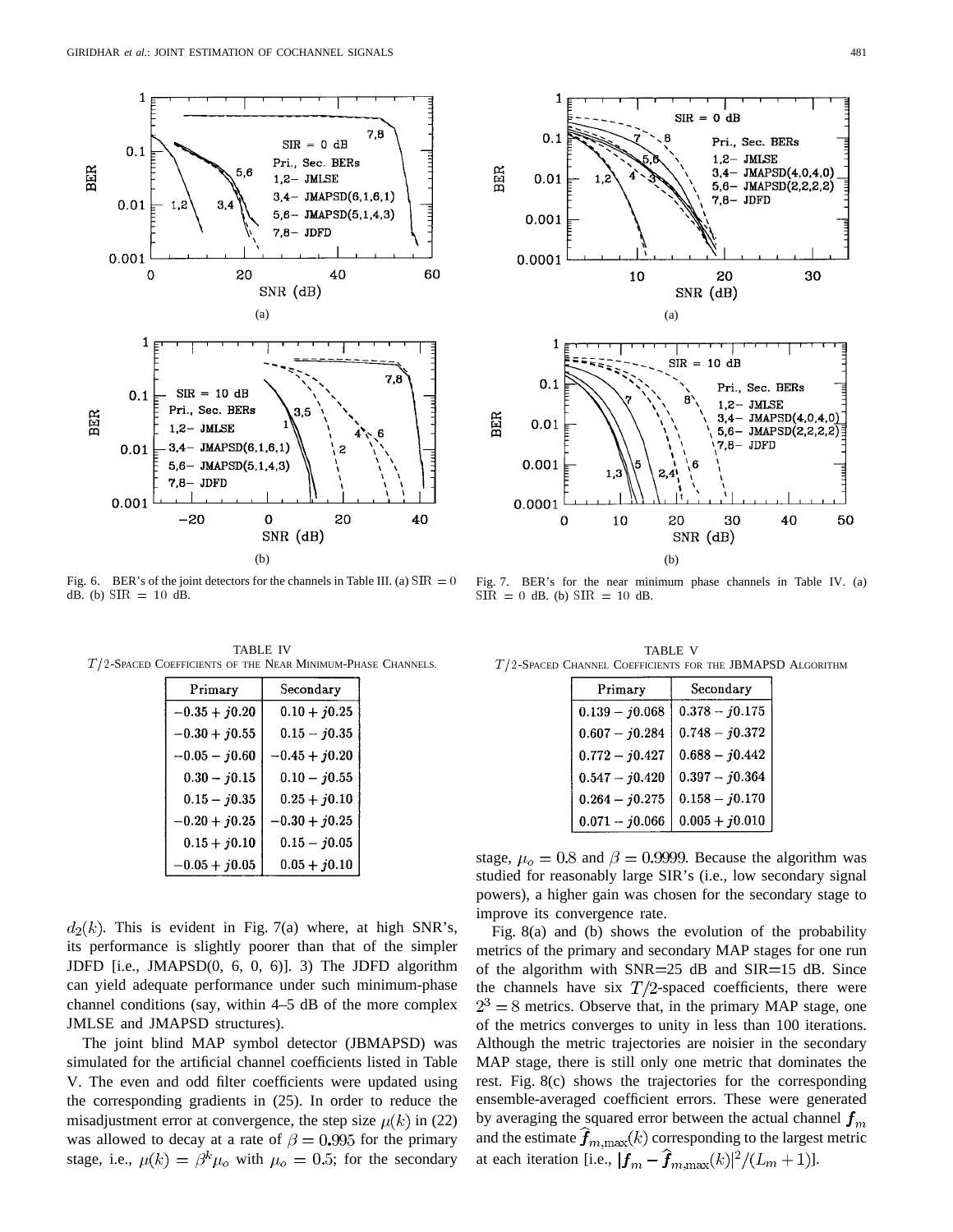

Fig. 8. Performance results of the JBMAPSD algorithm for the channels in Table V. (a) Primary metric trajectories. (b) Secondary metric trajectories. (c) Coefficient error trajectories. (d) BER curves.

Finally, BER curves are shown in Fig. 8(d) with results as expected. For higher SNR's (not shown), the curves tend to level off with a lower limit determined by the error rate achieved without additive noise. There is a difference of 12–13 dB between the primary and secondary curves. Hence, for the same relative SNR's (e.g., primary error rate at  $SNR = 10$ dB and secondary error rate at  $SNR = 10 + SIR = 25$  dB), the secondary stage has a slightly better performance. This is expected because the converged primary coefficients yield almost complete cancellation of the primary signal from the input to the secondary stage of the algorithm, whereas the effect of the most recent secondary symbol is not cancelled from the primary stage input. Another reason for this is that the secondary decisions are less reliable when the primary SNR  $=$  10 dB since the effective SNR for the secondary signal  $=$  $10 - 15 = -5$  dB.

In summary, we expect the performance of the two-stage JMAPSD algorithm to degrade for the following scenarios: 1) at low SNR when the SIR is close to 0 dB, and 2) when  $f_{2,0}(k)$  of the secondary channel (corresponding to the weaker signal) is large relative to the other coefficients. In addition, the two-stage blind algorithm JBMAPSD will not converge satisfactorily at low SIR's, especially if the secondary channel coefficients are similar to those of the primary channel (e.g., if they are nearly scaled versions of each other).

# VII. CONCLUSION

Nonlinear techniques for the joint estimation of narrowband cochannel signals have been presented. These techniques use a single-input receiver which directly provides Nyquistrate samples to the detector, obviating the need for whitening matched filters. When the channel coefficients are known, single-stage JMAPSD and JMLSE are optimal techniques providing the lowest possible BER's. However, for high SIR conditions, the suboptimal two-stage JMAPSD algorithm can provide a performance approaching that of (single-stage) JMLSE, but at a much lower complexity.

We have also presented a blind adaptive algorithm for the recovery of cochannel data streams in the presence of ISI. This joint blind MAP symbol detection (JBMAPSD) algorithm also employs a single-input receiver with a twostage structure where the first stage estimates the strongest signal and the second stage estimates the weaker signal. The corresponding channel coefficients are estimated using LMS gradient updates. By employing feedback of past decisions, the effect of cochannel interference is reduced at the input to each stage.

Simulation results for a primary signal and one cochannel interferer demonstrate the rapid convergence properties that are possible with the two-stage JBMAPSD algorithm. The BER performance curves indicate that the scheme performs well for relatively high SIR's. However, the overall performance of the blind algorithm depends on the condition that the primary channel coefficients converge, despite some residual interference from the secondary signal. Hence, the two-stage implementation may not perform well for low SIR's, whereas the single-stage JBMAPSD (or blind JMLSE) algorithm should be able to provide better performance (depending on the specific channels encountered).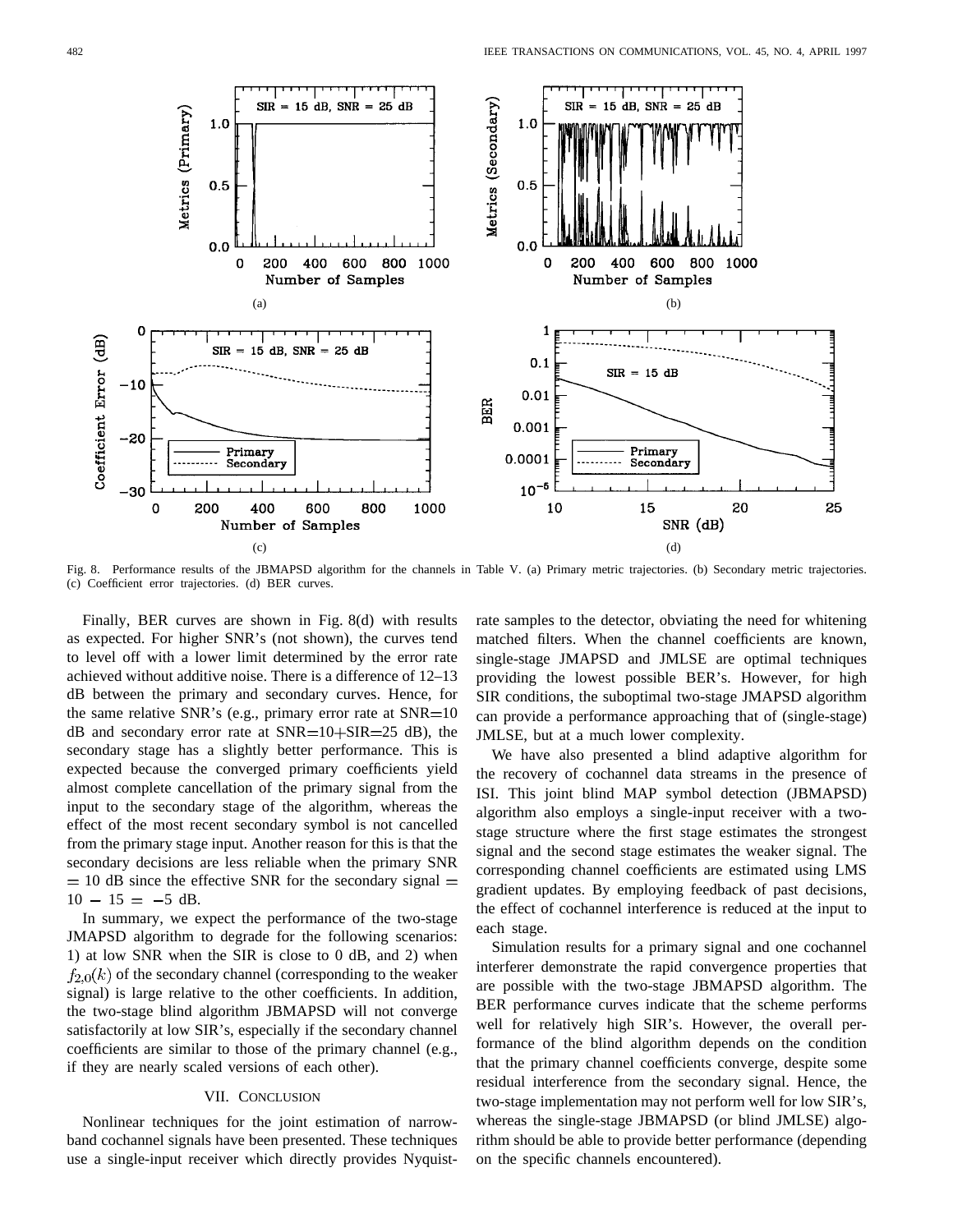In the presence of multiple cochannel signals, a multistage JMAPSD (and JBMAPSD) algorithm may be derived by a direct extension of this work. Unlike linear MMSE-based receivers, the nonlinear detectors proposed here are sensitive only to the relative signal powers of the cochannel sources. Three or more cochannel signals could be detected in the same bandwidth, provided their signal powers are not equal. However, it is likely that the effect of cascading several MAP sections will lead to a higher incidence of error propagation due to the SFF and decision feedback. Also, the corresponding single-stage algorithm for multiple cochannel signals may be computationally expensive. As a result, these algorithms may be better suited for cochannel interference mitigation in mobile radio systems employing frequency reuse where there is usually only one significant interferer, rather than in digital subscriber loop applications where there are many cochannel sources.

#### **REFERENCES**

- [1] J. C. Campbell, A. J. Gibbs, and B. M. Smith, "The cyclostationary nature of crosstalk interference from digital signals in multipair cable—Part I: Fundamentals and Part II: Applications," *IEEE Trans. Commun.*, vol. COM-31, pp. 629–649, May 1983.
- [2] D. C. Cox, "Universal digital portable radio communications," *Proc. IEEE*, vol. 75, pp. 436–477, Apr. 1987.
- [3] T. S. Chu, "Restoring the orthogonality of two polarizations in radio communication systems, I," *Bell Syst. Tech. J.*, vol. 50, pp. 3063–3069, Nov. 1971.
- [4] Special issue on digital communications by radio, *IEEE J. Select. Areas Commun.*, vol. SAC-5, Apr. 1987.
- [5] B. R. Petersen and D. D. Falconer, "Minimum mean square equalization in cyclostationary and stationary interference—Analysis and subscriber loop calculations," *IEEE J. Select. Areas Commun.*, vol. 9, pp. 931–940, Aug. 1991.
- [6] S. Verdu, "Minimum probability of error for asynchronous Gaussian multiple-access channels," *IEEE Trans. Inform. Theory*, vol. IT-32, pp. 85–96, Jan. 1986.
- W. Van Etten, "Maximum likelihood receiver for multiple channel transmission systems," *IEEE Trans. Commun.*, vol. COM-24, pp. 276–283, Feb. 1976.
- [8] B. Ottersten, R. Roy, and T. Kailath, "Signal waveform estimation in sensor array processing," in *Proc. 23rd Asilomar Conf. Signals, Syst., Comput.*, Pacific Grove, CA, Nov. 1989, pp. 787–791.
- [9] G. Xu, Y. Cho, A. Paulraj, and T. Kailath, "Maximum likelihood detection of co-channel communication signals via exploitation of spatial diversity," in *Proc. 26th Asilomar Conf. Signals, Syst., Comput.*, Pacific Grove, CA, Nov. 1992, pp. 1142–1146.
- [10] H. E. Nichols, A. A. Giordano, and J. G. Proakis, "MLD and MSE algorithms for adaptive detection of digital signals in the presence of interchannel interference," *IEEE Trans. Inform. Theory*, vol. IT-23, pp. 563–575, Sept. 1977.
- [11] K. Ishida, I. Oka, and I. Endo, "Cochannel interference cancelling effects of MSE processing and Viterbi decoding for on-board processing satellites," *IEEE Trans. Commun.*, vol. COM-34, pp. 1049–1053, Oct. 1986.
- [12] Y. Bar-Ness and H. Bunin, "Co-channel interference suppression and signal separation method," in *Proc. IEEE Int. Conf. Commun.*, Philadelphia, PA, June 1988, pp. 1077–1081.
- [13] R. P. Gooch and B. J. Sublett, "Demodulation of co-channel QAM signals," in *Proc. IEEE Int. Conf. Acoust., Speech, Signal Processing*, Glasgow, Scotland, May 1989, pp. 1392–1395.
- [14] A. Duel-Hallen, "Equalizers for multiple input/multiple output channels and PAM systems with cyclostationary input sequences," *IEEE J. Select. Areas Commun.*, vol. 10, pp. 630–639, Apr. 1992.
- [15] M. L. Honig, P. Crespo, and K. Steiglitz, "Suppression of near- and far-end crosstalk by linear pre- and post-filtering," *IEEE J. Select. Areas Commun.*, vol. 10, pp. 614–629, Apr. 1992.
- [16] M. Abdulrahman and D. D. Falconer, "Cyclostationary crosstalk suppression by decision feedback equalization in digital subscriber loops,' *IEEE J. Select. Areas Commun.*, vol. 10, pp. 640–649, Apr. 1992.
- [17] G. D. Forney, "Maximum-likelihood sequence estimation of digital sequences in the presence of intersymbol interference," *IEEE Trans. Inform. Theory*, vol. IT-18, pp. 363–378, May 1972.
- [18] K. Abend and B. D. Fritchman, "Statistical detection for communication channels with intersymbol interference," *Proc. IEEE*, vol. 58, pp. 779–785, May 1970.
- [19] K. Giridhar, S. Chari, J. J. Shynk, and R. P. Gooch, "Joint demodulation of cochannel signals using MLSE and MAPSD algorithms," in *Proc. IEEE Int. Conf. Acoust., Speech, Signal Processing*, vol. IV, Minneapolis, MN, Apr. 1993, pp. 160–163.
- [20] K. Giridhar, S. Chari, J. J. Shynk, R. P. Gooch, and D. J. Artman, "Joint estimation algorithms for cochannel signal demodulation," in *Proc. IEEE Int. Conf. Commun.*, Geneva, Switzerland, May 1993, pp. 1497–1501.
- [21] S. Chen and B. Mulgrew, "Overcoming co-channel interference using an adaptive radial basis function equalizer," *Signal Processing*, vol. 28, pp. 91–107, July 1992.
- [22] K. Giridhar, "Nonlinear algorithms for channel equalization and MAP symbol detection," Ph.D. dissertation, Dep. Elect. Comput. Eng., Univ. California, Santa Barbara, Sept. 1993.
- [23] K. Giridhar, A. Mathur, and J. J. Shynk, "A blind adaptive MAP algorithm for the recovery of cochannel signals," in *Proc. IEEE Mil. Commun. Conf.*, Fort Monmouth, NJ, Oct. 1994, pp. 133–138.
- [24] J. G. Proakis, *Digital Communications*, 2nd ed. New York: McGraw-Hill, 1989.
- [25] V. M. Eyuboglu and S. U. H. Qureshi, "Reduced-state sequence estimation with set partitioning and decision feedback," *IEEE Trans. Commun.*, vol. 36, pp. 13–20, Jan. 1988.
- [26] R. A. Iltis, J. J. Shynk, and K. Giridhar, "Recursive Bayesian algorithms for blind equalization," in *Proc. 25th Asilomar Conf. Signals, Syst. Comput.*, Pacific Grove, CA, Nov. 1991, pp. 710–715.
- [27]  $\_\_$ , "Bayesian algorithms for blind equalization using parallel adaptive filtering," *IEEE Trans. Commun.*, vol. 42, pp. 1017–1032, Feb./Mar./Apr. 1994.
- [28] K. Giridhar, J. J. Shynk, and R. A. Iltis, "A modified Bayesian algorithm with decision feedback for blind adaptive equalization," in *Proc. IFAC Int. Symp. Adaptive Syst. in Contr. and Signal Processing*, Grenoble, France, July 1992, pp. 737–742.
- [29] \_\_\_\_\_, "Bayesian/decision-feedback algorithm for blind adaptive equalization," *Opt. Eng.*, vol. 31, pp. 1211–1223, June 1992.
- [30] A. Duel-Hallen and C. Heegard, "Delayed decision-feedback sequence estimation," *IEEE Trans. Commun.*, vol. 37, pp. 428–436, May 1989.
- [31] B. Widrow and S. D. Stearns, *Adaptive Signal Processing*. Englewood Cliffs, NJ: Prentice-Hall, 1985.
- [32] N. Seshadri, "Joint data and channel estimation using blind trellis search techniques," *IEEE Trans. Commun.*, vol. 42, pp. 1000–1011, Feb./Mar./Apr. 1994.
- [33] M. Ghosh and C. L. Weber, "Maximum-likelihood blind equalization," *Opt. Eng.*, vol. 31, pp. 1224–1228, June 1992.



**K. Giridhar** received the B.Sc. degree in applied sciences from the PSG College of Technology, Coimbatore, India, in 1985, the M.E. degree in electrical communication engineering from the Indian Institute of Science, Bangalore, in 1989, and the Ph.D. degree in electrical and computer engineering from the University of California, Santa Barbara, in 1993.

He was a Member of Research Staff at the Central Research Laboratory of Bharat Electronics, Bangalore, during 1989–1990, and a Research Assistant

at UCSB from 1990 to 1993. During 1993–1994, he was a Post-Doctoral Research Affiliate with the Information Systems Laboratory, Stanford University. In 1994, he joined the Indian Institute of Technology, Madras, as a Senior Project Officer in a DECT-based wireless local loop project, and since 1995 has been an Assistant Professor in the Electrical Engineering Department at I.I.T. Madras, India. His present research interests are in the areas of modulation and estimation theory, and in adaptive signal processing applications for wireline and wireless communications. He is also involved in telecommunication product development activities, including fast modems, statistical speech multiplexing, and digital FM receivers.